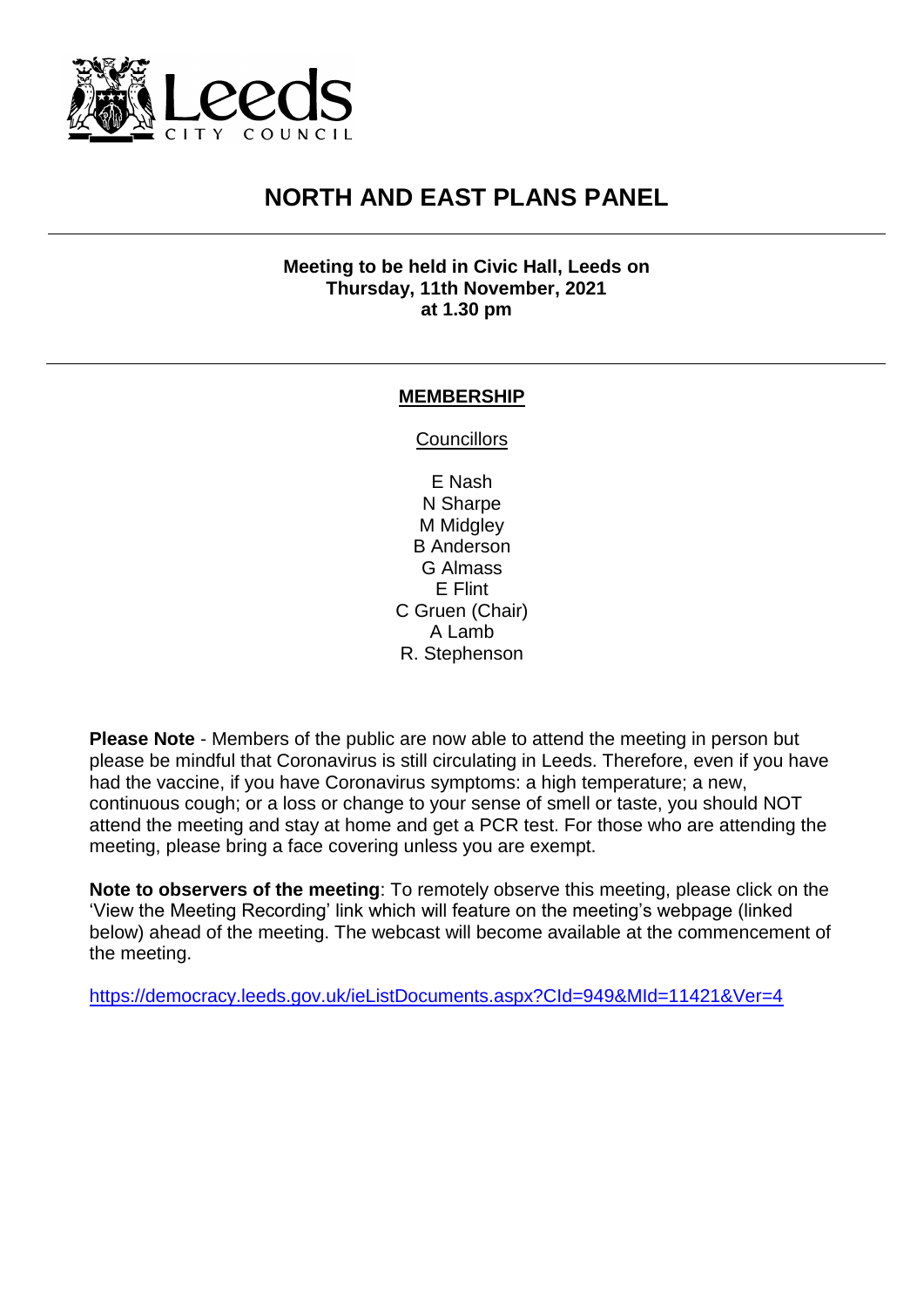| Item      | Ward | <b>Item Not</b> | Page      |
|-----------|------|-----------------|-----------|
| <b>No</b> |      | Open            | <b>No</b> |

## **A G E N D A**

| <b>Item</b><br><b>No</b> | <b>Ward</b> | <b>Item Not</b><br>Open |                                                                                                                                                                              | Page<br><b>No</b> |
|--------------------------|-------------|-------------------------|------------------------------------------------------------------------------------------------------------------------------------------------------------------------------|-------------------|
|                          |             |                         | <b>SITE VISIT</b>                                                                                                                                                            |                   |
|                          |             |                         | <b>APPEALS AGAINST REFUSAL OF INSPECTION</b><br>OF DOCUMENTS                                                                                                                 |                   |
|                          |             |                         | To consider any appeals in accordance with<br>Procedure Rule 15.2 of the Access to Information<br>Rules (in the event of an Appeal the press and<br>public will be excluded) |                   |
|                          |             |                         | (*In accordance with Procedure Rule 15.2, written<br>notice of an appeal must be received by the Head<br>of Governance Services at least 24 hours before<br>the meeting)     |                   |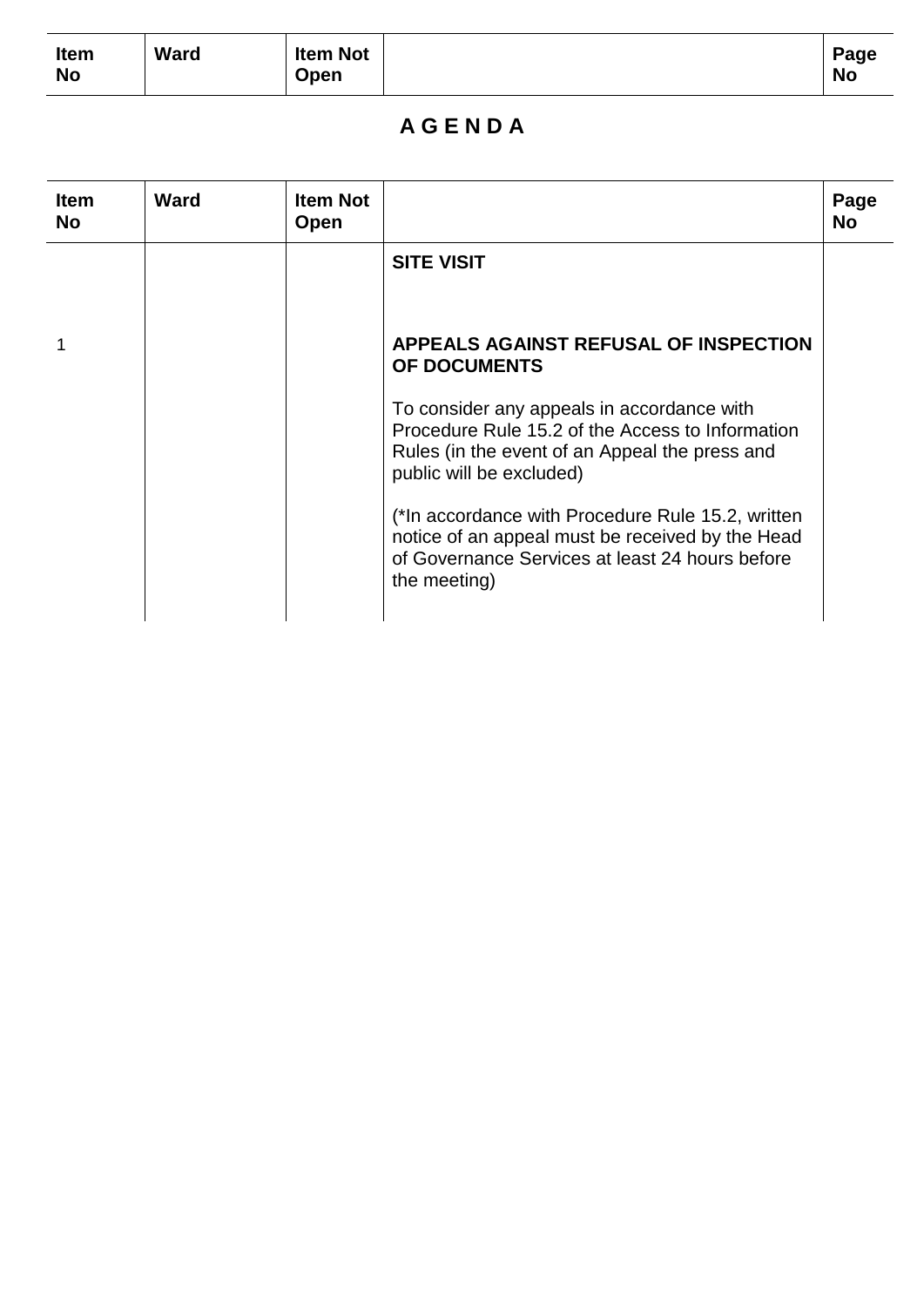| <b>Item</b><br><b>No</b> | <b>Ward</b> | <b>Item Not</b><br><b>Open</b> |                                                                                                                                                                                                                                                                                                                                                                                                                                                                 | Page<br><b>No</b> |
|--------------------------|-------------|--------------------------------|-----------------------------------------------------------------------------------------------------------------------------------------------------------------------------------------------------------------------------------------------------------------------------------------------------------------------------------------------------------------------------------------------------------------------------------------------------------------|-------------------|
| 2                        |             |                                | <b>EXEMPT INFORMATION - POSSIBLE</b><br><b>EXCLUSION OF THE PRESS AND PUBLIC</b>                                                                                                                                                                                                                                                                                                                                                                                |                   |
|                          |             |                                | To highlight reports or appendices which<br>1<br>officers have identified as containing exempt<br>information, and where officers consider that<br>the public interest in maintaining the<br>exemption outweighs the public interest in<br>disclosing the information, for the reasons<br>outlined in the report.                                                                                                                                               |                   |
|                          |             |                                | 2<br>To consider whether or not to accept the<br>officers recommendation in respect of the<br>above information.                                                                                                                                                                                                                                                                                                                                                |                   |
|                          |             |                                | 3<br>If so, to formally pass the following<br>resolution:-                                                                                                                                                                                                                                                                                                                                                                                                      |                   |
|                          |             |                                | <b>RESOLVED – That the press and public be</b><br>excluded from the meeting during<br>consideration of the following parts of the<br>agenda designated as containing exempt<br>information on the grounds that it is likely, in<br>view of the nature of the business to be<br>transacted or the nature of the proceedings,<br>that if members of the press and public were<br>present there would be disclosure to them of<br>exempt information, as follows:- |                   |
| 3                        |             |                                | <b>LATE ITEMS</b>                                                                                                                                                                                                                                                                                                                                                                                                                                               |                   |
|                          |             |                                | To identify items which have been admitted to the<br>agenda by the Chair for consideration                                                                                                                                                                                                                                                                                                                                                                      |                   |
|                          |             |                                | (The special circumstances shall be specified in<br>the minutes)                                                                                                                                                                                                                                                                                                                                                                                                |                   |
| 4                        |             |                                | <b>DECLARATION OF INTERESTS</b>                                                                                                                                                                                                                                                                                                                                                                                                                                 |                   |
|                          |             |                                | To disclose or draw attention to any interests in<br>accordance with Leeds City Council's 'Councillor<br>Code of Conduct'.                                                                                                                                                                                                                                                                                                                                      |                   |
| 5                        |             |                                | <b>APOLOGIES FOR ABSENCE</b>                                                                                                                                                                                                                                                                                                                                                                                                                                    |                   |
|                          |             |                                |                                                                                                                                                                                                                                                                                                                                                                                                                                                                 |                   |